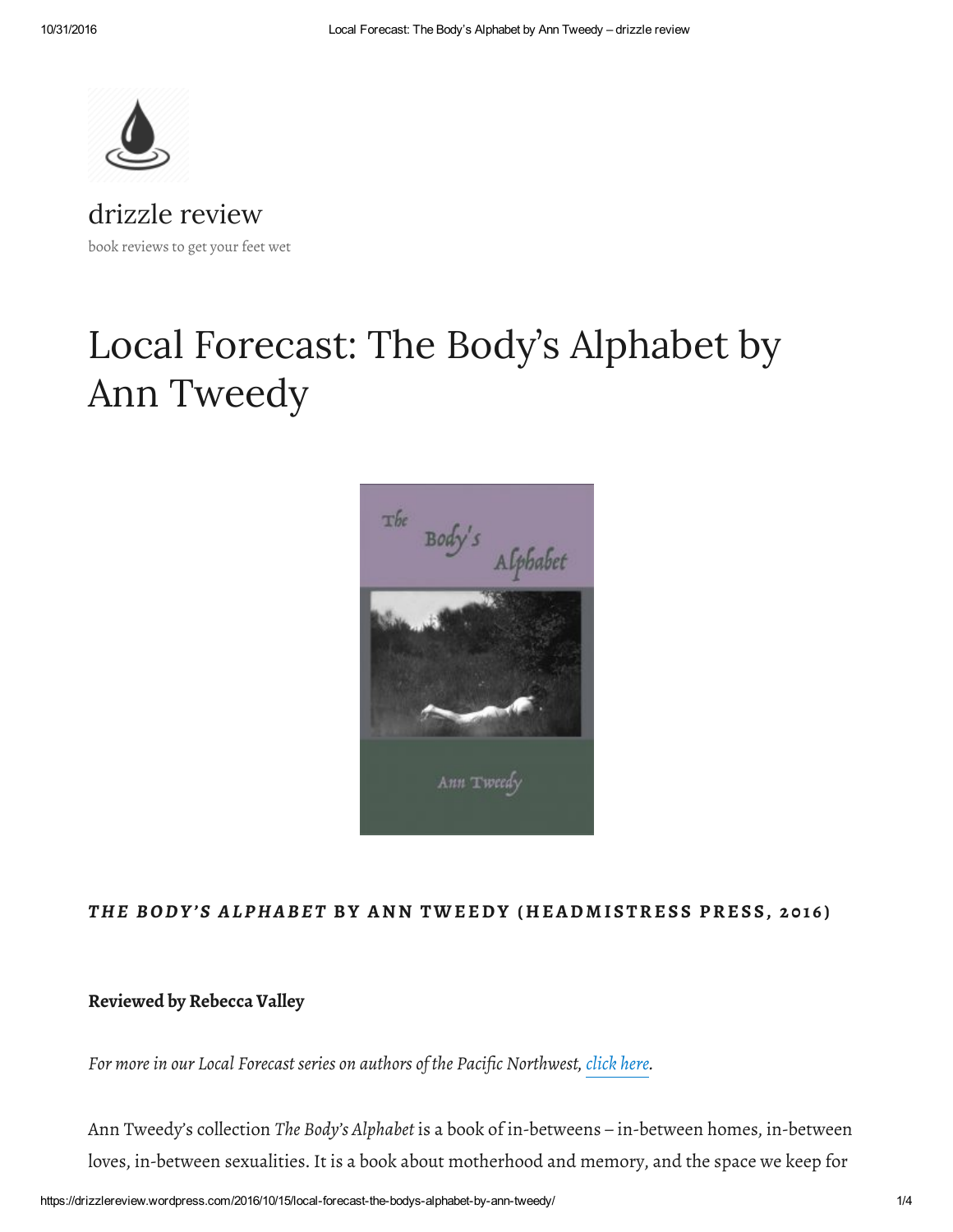#### 10/31/2016 Local Forecast: The Body's Alphabet by Ann Tweedy – drizzle review

our childhood long after we have grown up around it. Though Tweedy begins The Body's Alphabet with the lines "I tread through / the world mindful that upsets / follow unguarded movement" (1), over the course of the collection she finds strength in those quiet and delicate moments, and in doing so steps out from her own carefully crafted betweenness to affirm her presence in the work.

Even Tweedy's headings live in a world in-between. Each section is prefaced by names like "thresholds," "between planets," and "dirt-blurred," so that by the time I dove into these poems I could already feel the narrator standing in the doorway between two rooms, watching quietly while the world unfolded around her. You feel her as a spectator in the poem "Small Town Vignettes" where she writes about her mother getting arrested on the steps of her church, and then later reflects on "the insinuating dss woman" who says:

Your mother never answered the door but we could hear footsteps inside and I wondered how that was a crime but in her language – in front of a judge – it meant hiding something hiding something (19)

There is a bond and a distance between mother and daughter throughout these poems. Tweedy is often the quiet spectator of her mother's pain and suffering, but they are attached by blood, by understanding, and by the way that both of them are hiding – the mother from the world outside, the daughter from anything that causes too much of a stir. In this way, you feel the narrator stuck between her mother's world and her own, and the way she navigates adulthood while reliving and remembering childhood. This is complicated further when the narrator becomes a mother herself, writing about the experience: "to some, I'm all body / exactly what I never wanted to be." (25)

This book flips between the past and the present, childhood and adulthood – Tweedy is always moving forward with her head turned back, catching in peripheral flashes the memories of her childhood home. The most striking moment in this collection for me was the return of an image of roses – early in the collection in her poem "Pale Pink," Tweedy describes the untrimmed flowers of her childhood home: